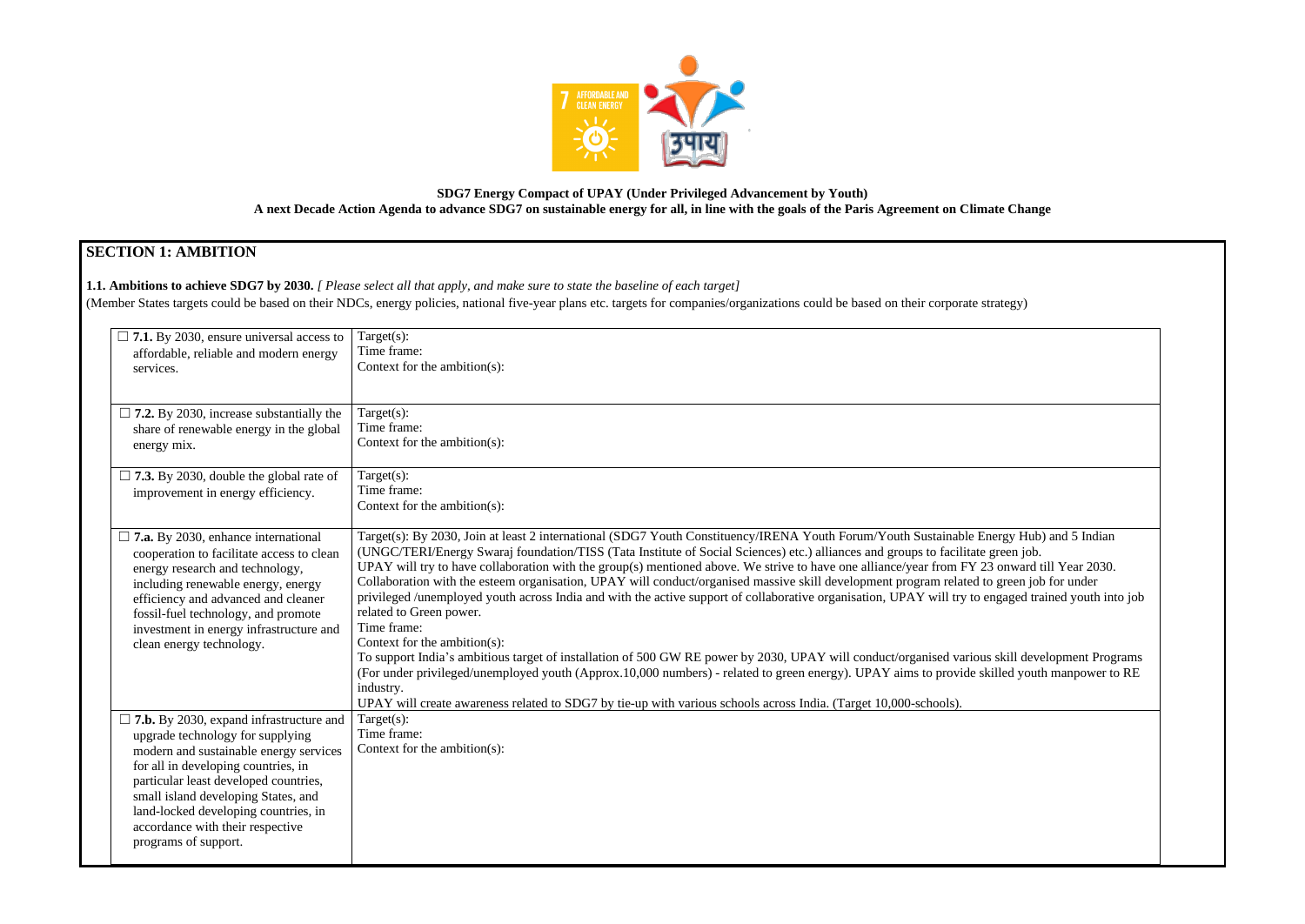#### **1.2. Other ambitions in support of SDG7 by 2030 and net-zero emissions by 2050.** *[Please describe below e.g., coal phase out or reforming fossil fuel subsidies etc.]*

#### Target(s):

- 1. In PAN India, will reach over 15,000 young people to participate in digital energy education, mentorship and project coaching to gain Valuable experience.
- 2. Skill development for 10,000 Young under privileged person along with the need people across India will, create Skilled man power at ground level at renewal project across the India.
- 3. 10,000 school will be tie-up for creating SDG-7 awareness across India.
- 4. 100 no socio economics survey to be conducted for green project across India
- 5. Deploy INR 10 million toward upskilling, mentoring and act as catalyse for the create green job.

#### Time frame: By 2030

Context for the ambition(s):- Empower young, under privileged, creatives person will be engage to unlock innovative new approaches to our global sustainability challenges and drive progress towards the UN's Sustainable Development Goals.

## **SECTION 2: ACTIONS TO ACHIEVE THE AMBITION**

2.1. Please add at least one key action for each of the elaborated ambition(s) from section 1. *[Please add rows as needed].*

*Start and end date*  01-01-2022 and 31-12-2030

*Start and end date*  01-2022 and 31-12-2030

*Start and end date*  01-11-2021 31-12-2030

| 1.2 Other ambition in support off SDG-7 UPAY will intensify its efforts in increasing/established the skill development centre. UPAY will established 101<br>skill development centres which will cater the needs green job in India.                                                                                                                                                                                                                                                                                                                                                                                                                                                                                                                                                                                                                                                                                                                                                                                         | <b>Star</b><br>$01 - 0$ |
|-------------------------------------------------------------------------------------------------------------------------------------------------------------------------------------------------------------------------------------------------------------------------------------------------------------------------------------------------------------------------------------------------------------------------------------------------------------------------------------------------------------------------------------------------------------------------------------------------------------------------------------------------------------------------------------------------------------------------------------------------------------------------------------------------------------------------------------------------------------------------------------------------------------------------------------------------------------------------------------------------------------------------------|-------------------------|
| UPAY will also explore opportunities of Tie up/collaboration with education institute/GOI Skill development program and Companies having Renewable<br>power portfolio. (200+ company/education institute across India).                                                                                                                                                                                                                                                                                                                                                                                                                                                                                                                                                                                                                                                                                                                                                                                                       |                         |
| 1.2 Other ambition in support off SDG-7 UPAY support to India's energy transition should be just transition and its should be painless and smooth for every<br>stakeholder and young generation is one of the key stakeholders in this journey. UPAY will empower/aware young generation about the SDG7. UPAY will<br>collaborate/tie-up approximately 10,000 number of schools and provide awareness regarding SDG7 to young generation across India.                                                                                                                                                                                                                                                                                                                                                                                                                                                                                                                                                                        | <b>Star</b><br>$01-1$   |
| 1.2 Other ambition in support off SDG-7- UPAY support to India's energy transition should be just transition and its should be painless and smooth for<br>every stakeholder and project affected people specially women, are the one of the key stakeholder of this journey. UPAY strive to create Women Self-Help<br>Group (SHG's) in Renewable energy project affected village/village near by renewable energy project. Basis skill training will be provide to the Self-Help<br>Group members. That SHG members will be engage in the basic/unskilled work (i.e., Panel cleaning etc.) related to renewable energy projects. By this<br>action UPAY want to ensure gender equality during energy transition.<br>UPAY will act as a bridge between SHG and RE companies. By this action, under privileged/unemployed person specially women get an opportunity to<br>work with renewable companies available in nearby vicinity of their home. This action will help in the achieving the goal related to SDG 2 and SDG 7. | <b>Star</b><br>$01 - 0$ |
| Description of action (please specify for which ambition from Section 1) 7.a By 2030, Join at least 2 international (SDG7 Youth Constituency/IRENA Youth<br>Forum/Youth Sustainable Energy Hub) and 5 Indian (UNGC/TERI/Energy Swaraj foundation/TISS(Tata Institute of Social Sciences) etc.) alliances and<br>groups to facilitate green jobs. UPAY will set up skill development centres for underprivileged society in India. Skilled manpower will engage in renewable<br>energy project(s) in India.                                                                                                                                                                                                                                                                                                                                                                                                                                                                                                                    | <b>Star</b><br>$01 - 0$ |

*Start and end date*  01-01-2022 and 31-12-2030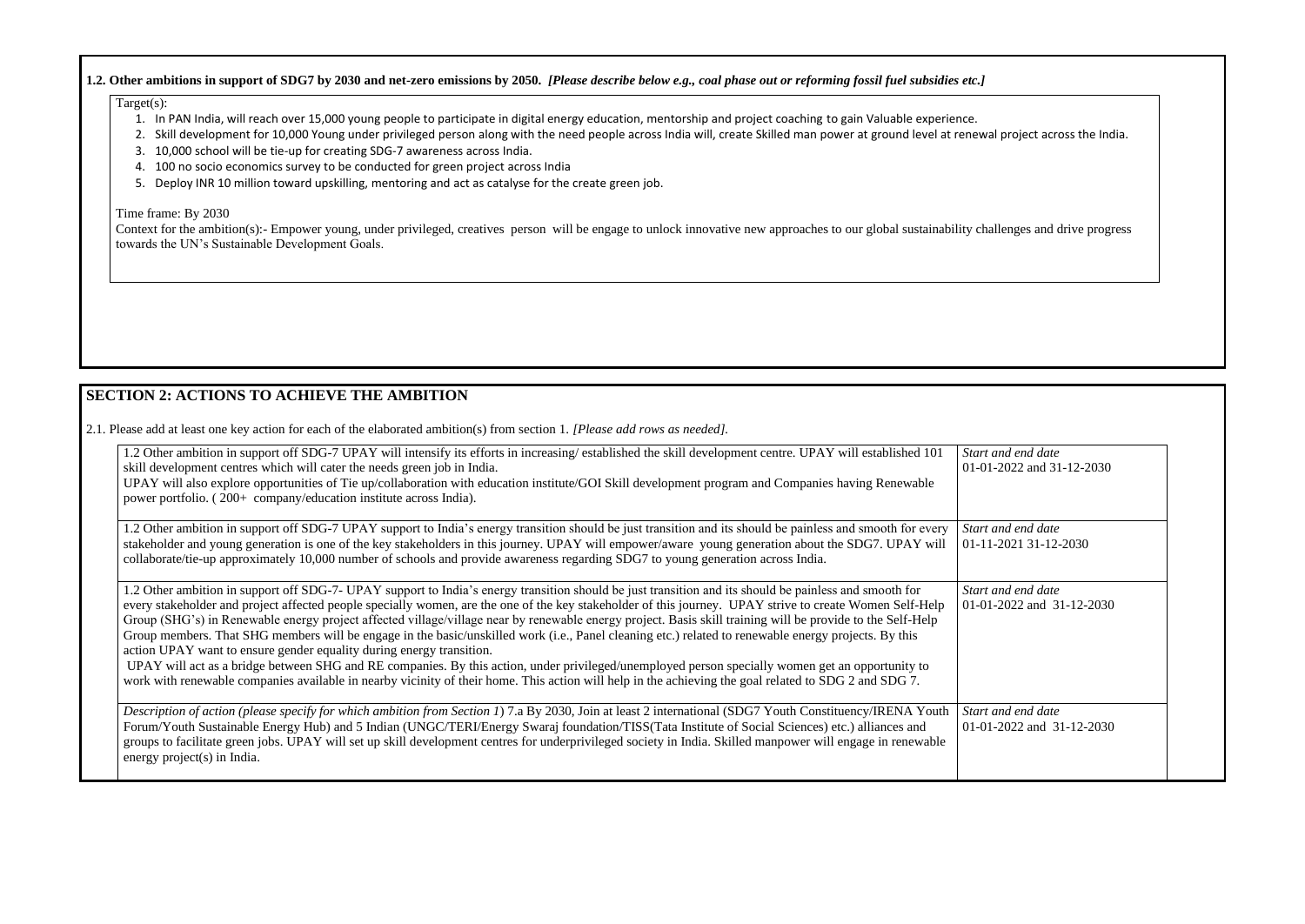### **SECTION 3: OUTCOMES**

3.1*.* Please add at least one measurable and time-based outcome for **each** of the actions from section 2. *[Please add rows as needed].*

| <i>Outcome</i>                                                                                                                                                                                    | Date                      |
|---------------------------------------------------------------------------------------------------------------------------------------------------------------------------------------------------|---------------------------|
| 10,000 schools will be linked to creating SDG-7 awareness across India by 2030.                                                                                                                   | 01-01-2022 and 31-12-2030 |
| Skill development for 10,000 Young under privileged persons along with the need people across India will, create skilled<br>manpower at ground level at renewal project across the India by 2030. |                           |
| 3. In PAN India, will reach over 15,000 young people to participate in digital energy education, mentorship, and project coaching to<br>gain Valuable experience by 2030.                         |                           |
| 4. 100 no socio economics survey to be conducted for green project across India by 2030.                                                                                                          |                           |

*[Examples of support for Member States could include: Access to low-cost affordable debt through strategic de-risking instruments, capacity building in data collectic energy plans and energy transition pathways; technical assistance, etc.]*

## **SECTION 4: REQUIRED RESOURCES AND SUPPORT**

4.1. Please specify required finance and investments for **each** of the actions in section 2.

Skill development centre operated through UPAY fund. Socio economic survey- Socio economic survey will be conducted in collaboration with other civil society organisation.

4.2. [For countries only] In case support is required for the actions in section 2, please select from below and describe the required support and specify for which action.

| $\Box$ Financing               | Description |
|--------------------------------|-------------|
| $\Box$ In-Kind<br>contribution | Description |
| $\Box$ Technical Support       | Description |
| $\Box$ Other/Please<br>specify | Description |

## **SECTION 5: IMPACT**

5.1. Countries planned for implementation including number of people potentially impacted.

In India (Approx. 25,000 Young under privileged person)

5.2. Alignment with the 2030 Agenda for Sustainable Development – Please describe how **each** of the actions from section 2 impact advancing the SDGs by 2030. *[up to 500 words, please upload supporting strategy documents as needed]* 

UPAY's ambition for energy compacts will strengthen various SDGs goals especially 1,2,4,7, 8, 11, 13 and 17. UPAY efforts to increase skilled manpower for Green will provide clean energy to masses along with meeting climate goals. For an energy transition which is just and fair, it is important that speed of transition is gradual environmental impacts. As the Indian is still a developing country, development of Skilled man power in important as well as younger generation needs to be aware a

| 030                                                        |
|------------------------------------------------------------|
|                                                            |
|                                                            |
|                                                            |
|                                                            |
|                                                            |
|                                                            |
|                                                            |
|                                                            |
| on; development of integrated                              |
|                                                            |
|                                                            |
|                                                            |
|                                                            |
|                                                            |
|                                                            |
|                                                            |
|                                                            |
|                                                            |
|                                                            |
| n job for renewable projects<br>to balance both social and |
| about the climate related                                  |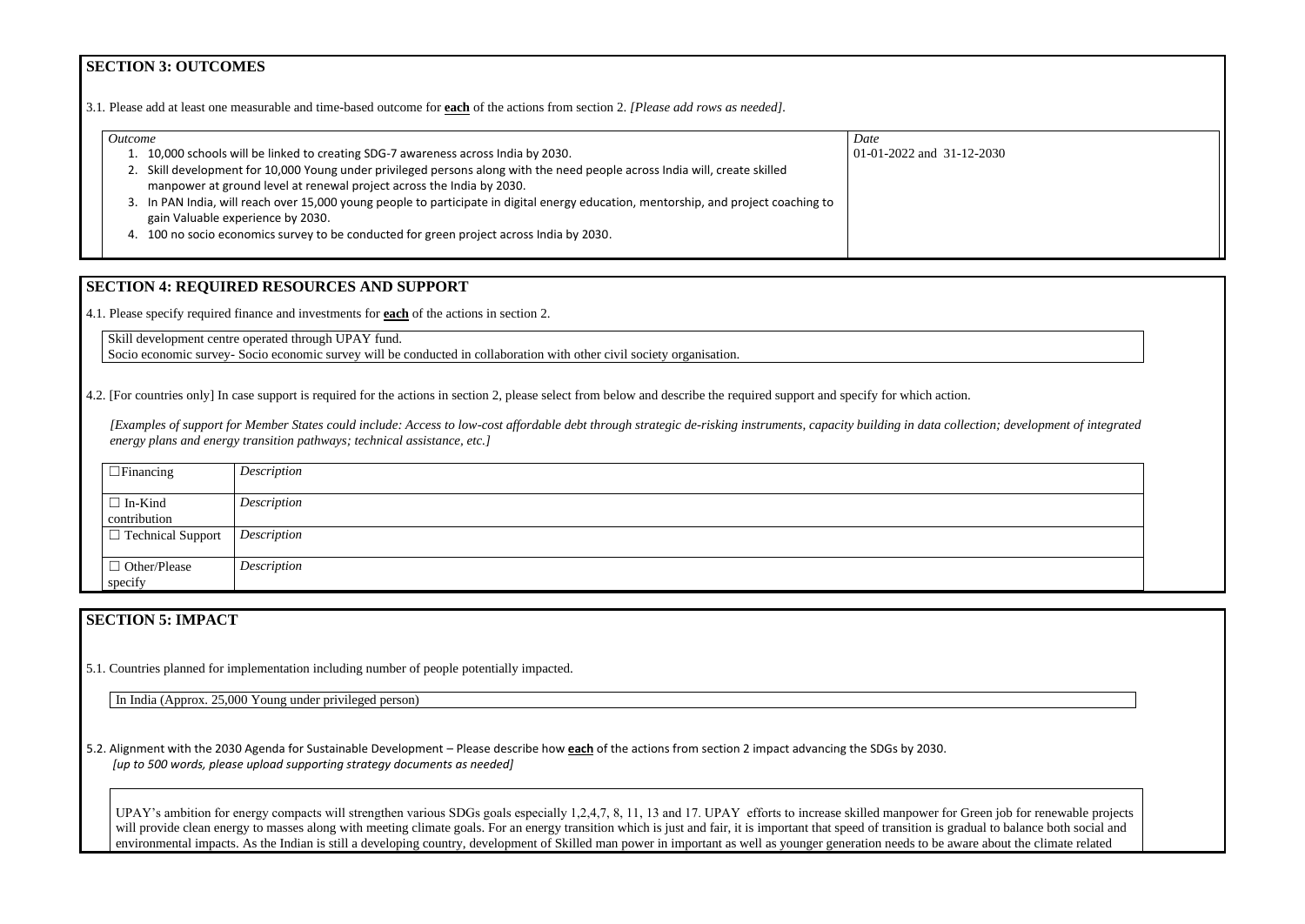change and risk associate with it. Energy transition will only be successful and smooth if under privileged section of society as well as the gender equality will be on the board. It will create positive social impact across the region. UPAY efforts towards increase tie-up, collaboration  $\&$  association in the field of clean energy will ensure multiple benefits to society at large.

5.3. Alignment with Paris Agreement and net-zero by 2050 - Please describe how **each** of the actions from section 2 align with the Paris Agreement and national NDCs (if applicable) and support the net-zero emissions by 2050.

UPAY is committed to work for smooth, painless and people-centric energy transition in India. As per the India's major committed NDCs targets- India will bring its non-fossil fuel energy capacity to 500 GW by 2030 and by 2070, India will achieve the target of 'net zero' carbon emissions".

UPAY Publishes its annual report every year as per the Government of India guideline for civil society organisation. We communicate our work through a website as well as the UPAY various social media handles time to time. We will continue to communicate our progress for Energy Compact ambitions through our website and various UPAY social media handles.

To achieve above mentioned target, there is huge requirement of skilled manpower who can work on Renewal energy projects across India. UPAY is committed to set up skill development centre to train young generation in the field of renewal energy/ green energy to take care of the need country to achieve the Committed NDCs. UPAY believe in engaging the youth is critical to ensure that the energy transition is sustainable, inclusive and enduring.

I. 1. Does the Energy Compact strengthen and/or add a target, commitment, policy, action related to SDG7 and its linkages to the other SDGs that results in a higher cumulative impact compared to existing *frameworks?* 

 $\boxtimes$ Yes  $\Box$ No

- *I.2. Does the Energy Compact increase the geographical and/or sectoral coverage of SDG7 related efforts?* ⊠Yes □No
- 1.3. Does the Energy Compact consider inclusion of key priority issues towards achieving SDG7 by 2030 and the net-zero emission goal of the Paris Agreement by 2050 as defied by latest global analysis and *data including the outcome of the Technical Working Groups?*  $\boxtimes$  Yes  $\Box$  No

## **SECTION 6: MONITORING AND REPORTING**

6.1. Please describe how you intend to track the progress of the proposed outcomes in section 3. Please also describe if you intend to use other existing reporting frameworks to track progress on the proposed outcomes.

## **SECTION 7: GUIDING PRINCIPLES CHECKLIST**

Please use the checklist below to validate that the proposed Energy Compact is aligned with the guiding principles.

**I. Stepping up ambition and accelerating action** - Increase contribution of and accelerate the implementation of the SDG7 targets in support of the 2030 Agenda for Sustainable Development for Paris Agreement

**II. Alignment with the 2030 agenda on Sustainable Development Goals** – Ensure coherence and alignment with SDG implementation plans and strategies by 2030 as well as national development plans and priorities.

*II.1. Has the Energy Compact considered enabling actions of SDG7 to reach the other sustainable development goals by 2030?*  $\boxtimes$ Yes  $\Box$ No

*II.2. Does the Energy Compact align with national, sectoral, and/or sub-national sustainable development strategies/plans, including SDG implementation plans/roadmaps?* ☒Yes ☐No

*II.3. Has the Energy Compact considered a timeframe in line with the Decade of Action?*  $\boxtimes$  Yes  $\Box$ No

**III. Alignment with Paris Agreement and net-zero by 2050** - Ensure coherence and alignment with the Nationally Determined Contributions, long term net zero emission strategies.

*III.1. Has the Energy Compact considered a timeframe in line with the net-zero goal of the Paris Agreement by 2050?* ⊠Yes □No

*III.2. Has the Energy Compact considered energy-related targets and information in the updated/enhanced NDCs?* ⊠Yes □No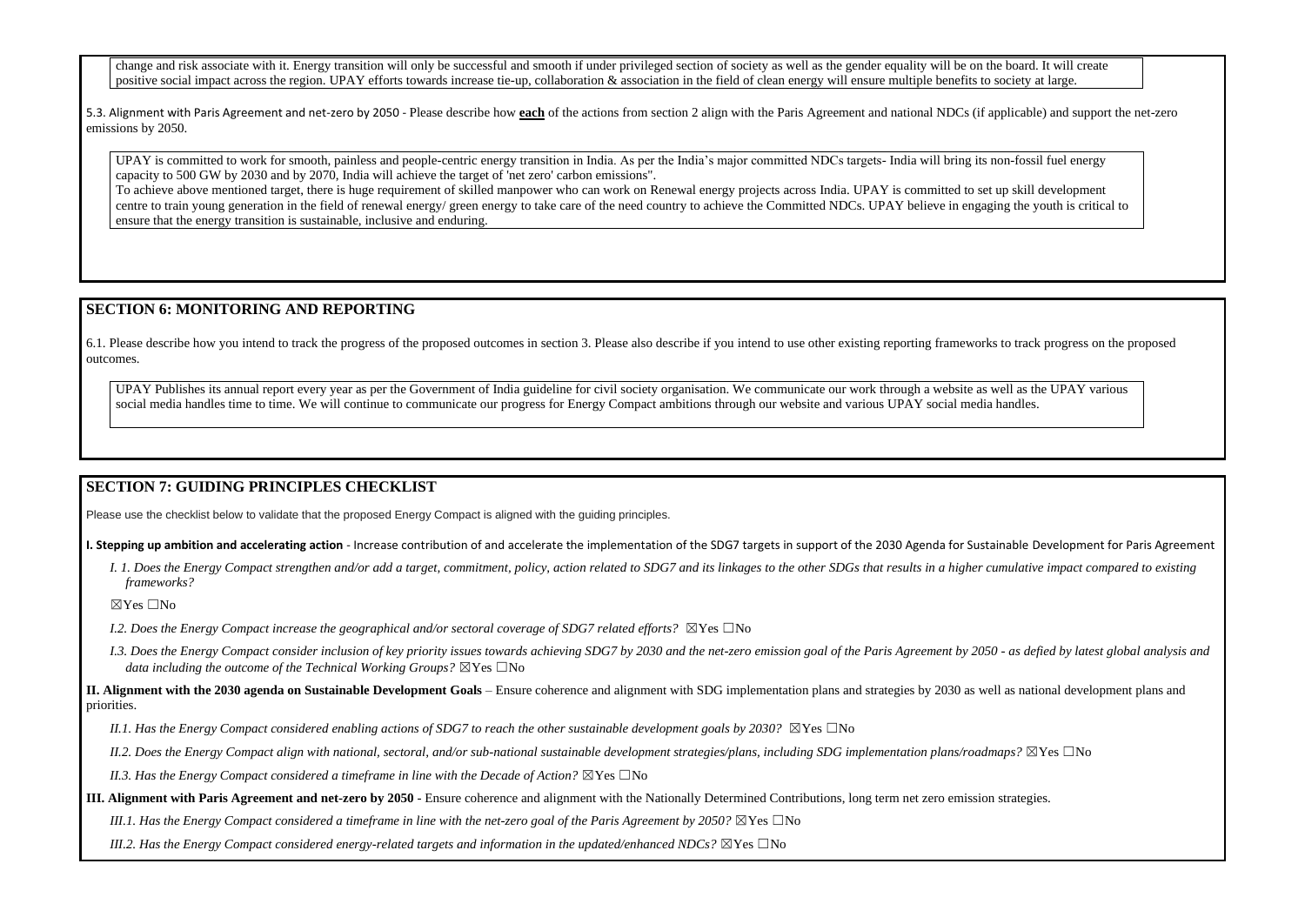*III.3. Has the Energy Compact considered alignment with reaching the net-zero emissions goal set by many countries by 2050?*  $\boxtimes$ Yes  $\Box$ No

**IV. Leaving no one behind, strengthening inclusion, interlinkages, and synergies** - Enabling the achievement of SDGs and just transition by reflecting interlinkages with other SDGs.

*IV.1. Does the Energy Compact include socio-economic impacts of measures being considered?* ⊠Yes □No

*IV.2. Does the Energy Compact identify steps towards an inclusive, just energy transition?* ⊠Yes □No

*IV.3. Does the Energy Compact consider measures that address the needs of the most vulnerable groups (e.g. those impacted the most by energy transitions, lack of energy access)?* □Yes □No

**V. Feasibility and Robustness -** Commitments and measures are technically sound, feasible, and verifiable based a set of objectives with specific performance indicators, baselines, targets and data sources as needed.

V.1. Is the information included in the Energy Compact based on updated quality data and sectoral assessments, with clear and transparent methodologies related to the proposed measures? ⊠Yes □No

*V.2. Has the Energy Compact considered inclusion of a set of SMART (specific, measurable, achievable, resource-based and time based) objectives?* ⊠Yes □No

V.3. Has the Energy Compact considered issues related to means of implementation to ensure feasibility of measures proposed (e.g. cost and financing strategy, technical assistant needs and partnerships, *policy and regulatory gaps, data and technology)?*  $\boxtimes$  Yes  $\Box$ No

| $\Box$ Government                          | $\Box$ Local/Regional Government             | $\Box$ Multilateral body /Intergovernmental Organi |
|--------------------------------------------|----------------------------------------------|----------------------------------------------------|
| $\Box$ Non-Governmental Organization (NGO) | $\boxtimes$ Civil Society organization/Youth | $\Box$ Academic Institution /Scientific Community  |
| $\Box$ Private Sector                      | $\Box$ Philanthropic Organization            | $\Box$ Other relevant actor                        |

*UPAY* (*Under Privileged Advancement by Youth*) *Email-directoradm.upay@gmail.com* [directorfinance.upay@gmail.com,](mailto:directorfinance.upay@gmail.com) [president.upay@gmail.com,](mailto:president.upay@gmail.com) *( +91-827-578-4018/ +91-940-396-4873)*

## **SECTION 8: ENERGY COMPACT GENERAL INFORMATION**

8.1. Title/name of the Energy Compact

*UPAY Energy Compact*

8.2. Lead entity name (for joint Energy Compacts please list all parties and include, in parenthesis, its entity type, using entity type from below)

#### *UPAY ( Under Privileged Advancement by Youth)*

8.3. Lead entity type

| $\Box$ Multilateral body /Intergovernmental Organization |  |
|----------------------------------------------------------|--|
| $\Box$ Academic Institution /Scientific Community        |  |
| $\Box$ Other relevant actor                              |  |
|                                                          |  |
|                                                          |  |
|                                                          |  |
|                                                          |  |
|                                                          |  |
| Finance and Investment.                                  |  |

#### 8.4. Contact Information

8.5. Please select the geographical coverage of the Energy Compact

☐Africa ☒Asia and Pacific ☐Europe ☐Latin America and Caribbean ☐North America ☐West Asia ☐Global

8.6. Please select the Energy Compact thematic focus area(s)

☐ Energy Access ☐ Energy Transition ☒ Enabling SDGs through inclusive just Energy Transitions ☐ Innovation, Technology and Data ☐ Finance and Investment.